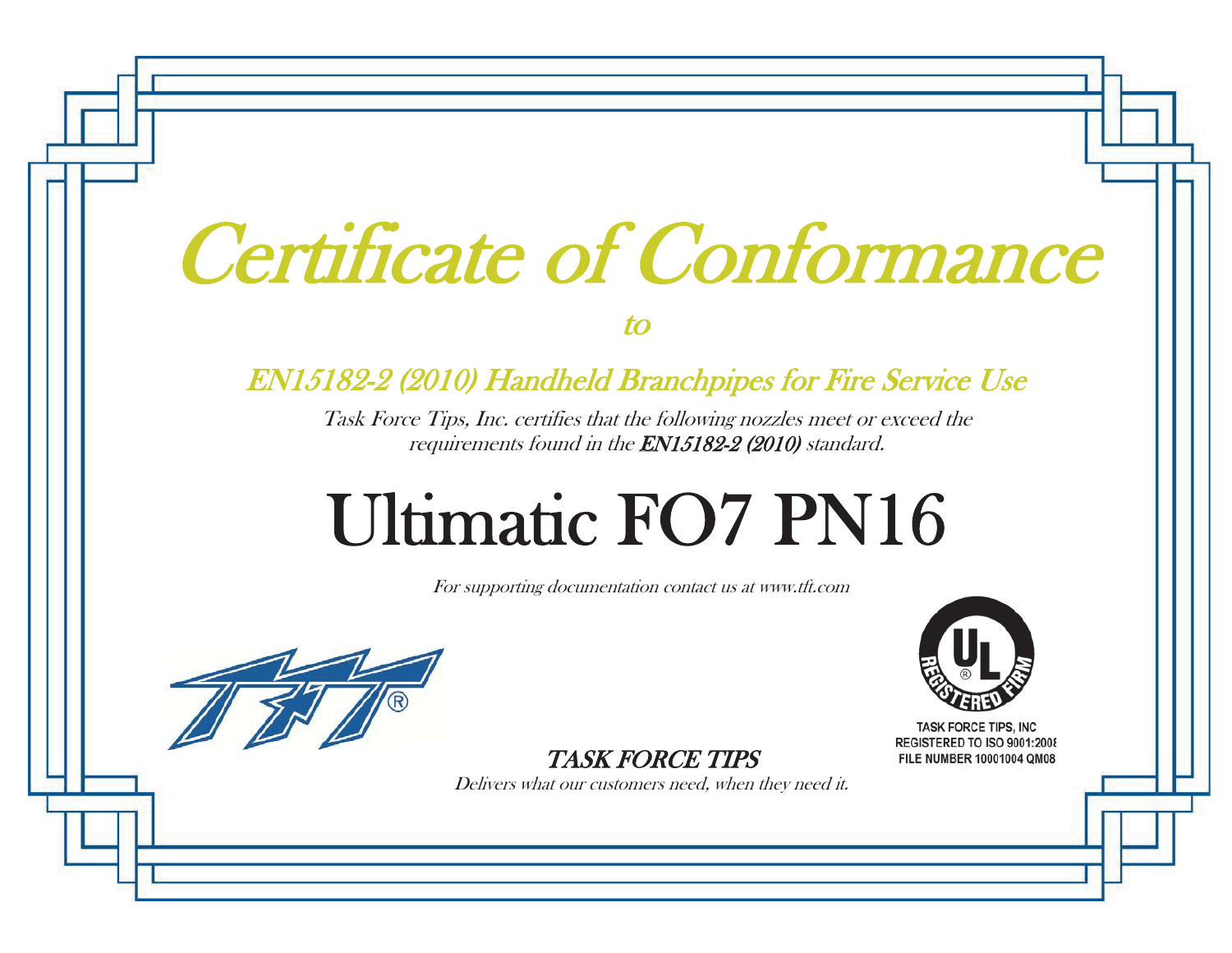#### **Annex C**

#### (normative)

#### **Datasheet for hand-held branchpipes for fire service use**

#### **C.1 General**

**NOTE 1** The symbol \* means "where applicable" in the whole datasheet

**NOTE 2** Actual test results can be entered in the data sheet when these results exceed the minimum requirements given in this Standard

#### **C.2 General data**

| 1.1 Manufacturer | Task Force Tips, Inc. - Valparaiso, IN - USA |
|------------------|----------------------------------------------|
| 1.2 Type         | <b>Ultimatic FO7 PN16</b>                    |

| <b>1.3</b> Type according to EN | Type 4.1 |
|---------------------------------|----------|
| 15182-1 Annex A                 |          |

| 1.4 Flowrate (I/min) at $p_R$ | 150-500 l/min @ 6 bar |  |
|-------------------------------|-----------------------|--|
| 1.5 Flow settings *           |                       |  |

| -4<br>vne of sprav *<br>1.0 | Full<br>Cone |
|-----------------------------|--------------|

#### **C.3 Flow pressure chart**

Use the following symbols to represent different types of cone spray:



Use the following symbols to represent flow at spray types (NN represents throw in METERS):

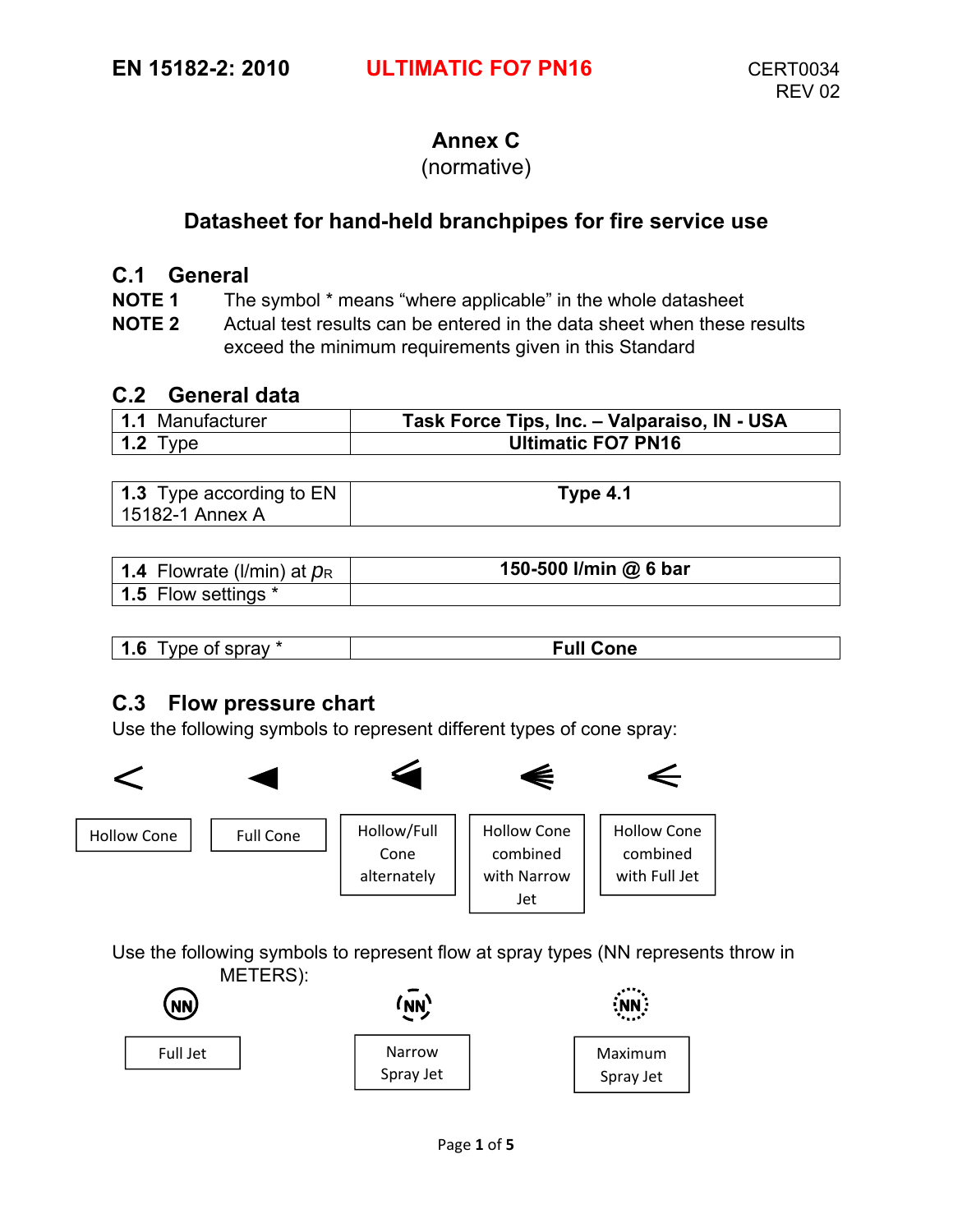# **EN 15182-2: 2010 ULTIMATIC FO7 PN16** CERT0034

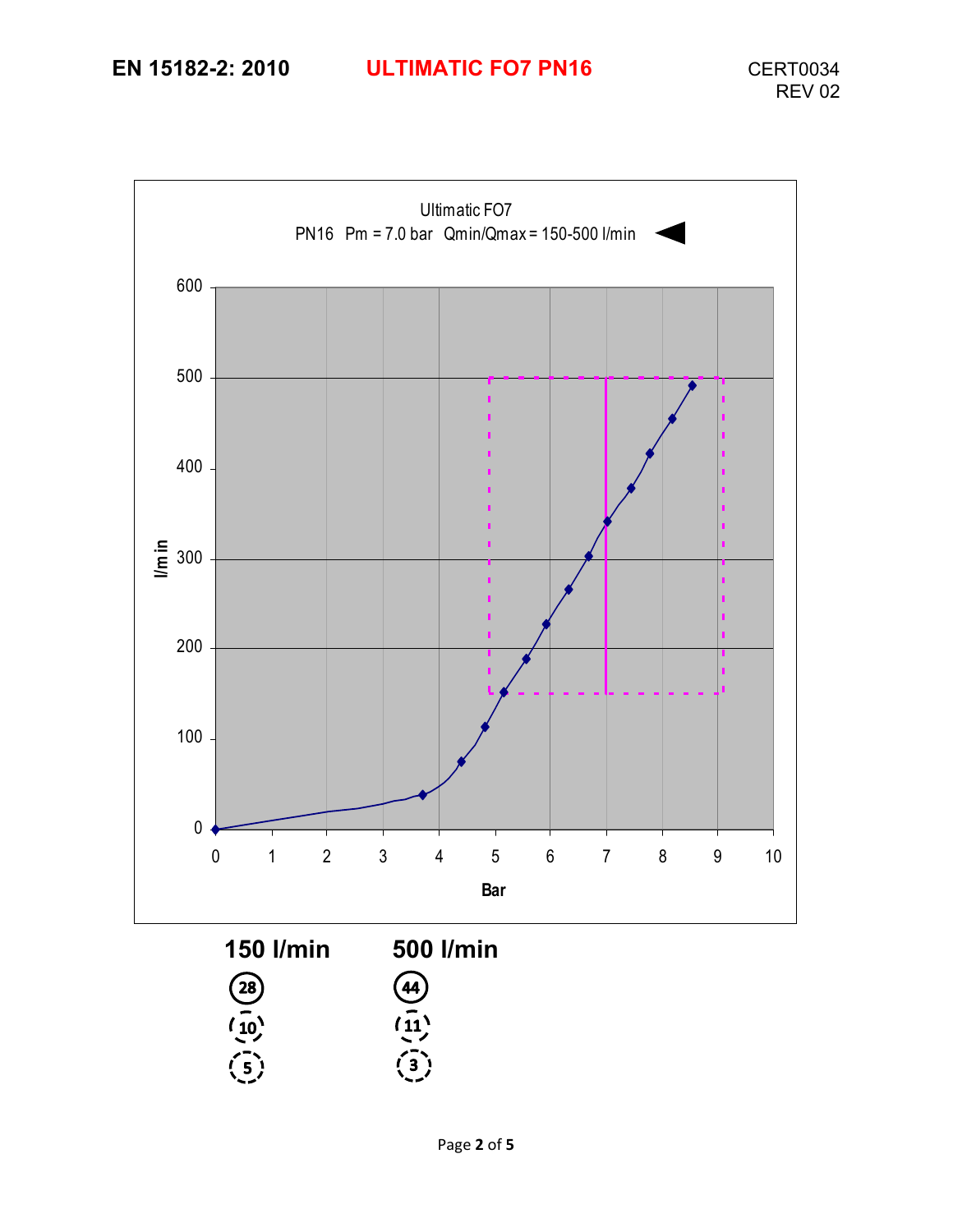## **C.4 Operational devices**

| 3.1 Fitting system           | <b>Swiveling Coupling</b>  |
|------------------------------|----------------------------|
| 3.2 Gripping device          | <b>Pistol Grip</b>         |
| 3.3 Open/shut-off device *   | Slide Valve                |
| 3.4 Jet/spray system *       | Rotating operating element |
| 3.5 Flow adjustment system * | Slide Valve                |

#### **C.5 Requirements**

|                        | <b>Relevant sub</b> | <b>Item</b>                                  | <b>Minimum</b>           | <b>Test</b>   |
|------------------------|---------------------|----------------------------------------------|--------------------------|---------------|
|                        | clause              |                                              | Requirement              | <b>Result</b> |
|                        | number              |                                              |                          |               |
|                        | per standard        |                                              |                          |               |
|                        | EN 15182-2/4.2.1    | <b>Dimensions (mm)</b>                       | $\leq 450x300x150$       | 270x120x239   |
|                        | EN 15182-2/4.2.1    | Mass (kg)                                    | $\leq 3.5$               | 1.4           |
|                        | EN 15182-2/4.2.2    | Torques needed for moving operating elements |                          |               |
|                        |                     | $(N \cdot m)$                                |                          |               |
|                        |                     | Valve Handle (Bale)                          | $\leq 15$                | 3.36          |
|                        |                     | Open Valve with Trigger                      | $\leq 15$                | 2.60          |
|                        |                     | <b>Engage Trigger Lock</b>                   | $\leq 15$                | .113          |
| OPERATING AND HANDLING |                     | Disengage Trigger Lock                       | $\leq 15$                | 1.56          |
|                        |                     | Flow adjustment                              | $\leq 15$                | 3.36          |
|                        |                     | element                                      |                          |               |
|                        |                     | Jet adjustment element                       | $\leq 10$                | 0.5           |
|                        |                     | Rotating inlet element                       | $\leq 5$                 | 0.9           |
|                        | EN 15182-2/4.2.3    | Flow adjustment *                            |                          |               |
|                        |                     | Rotation from minimal                        | $\leq 180^\circ$         | N/A           |
|                        |                     | to maximal flow                              |                          |               |
|                        | EN 15182-2/4.2.4    | Jet adjustment *                             |                          |               |
|                        |                     | Rotation from straight                       | $70^\circ$ - $180^\circ$ | 138°          |
|                        |                     | jet to wide spray jet with                   |                          |               |
|                        |                     | a minimal spray angle                        |                          |               |
|                        |                     | of 100°                                      |                          |               |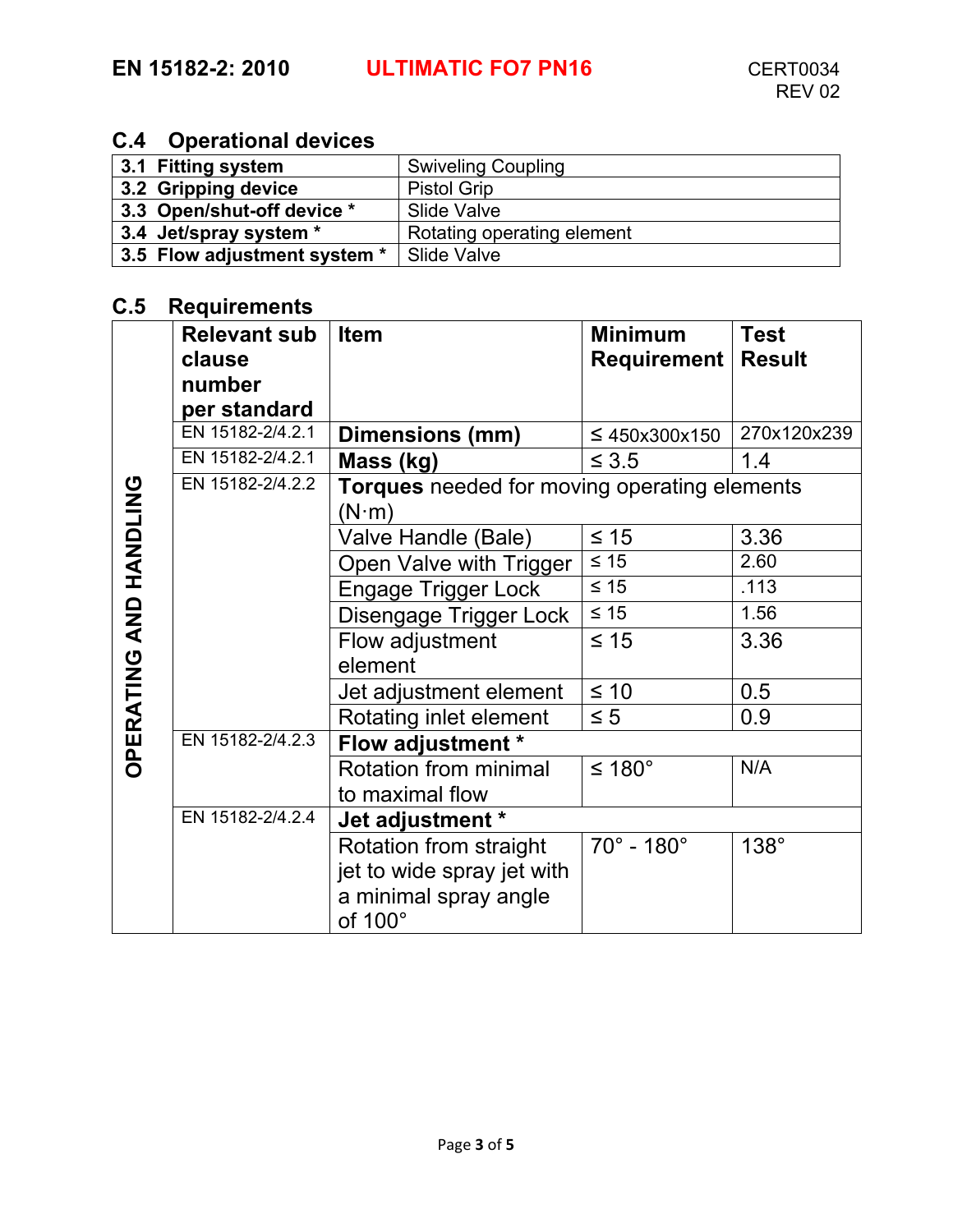| RFORMANCE | <b>Relevant sub</b><br>clause<br>number<br>per standard | <b>Item</b>               | <b>Minimum</b><br><b>Requirement</b> | <b>Test</b><br><b>Result</b> |
|-----------|---------------------------------------------------------|---------------------------|--------------------------------------|------------------------------|
|           | EN 15182-2/4.3.3                                        | Effective throw (m)       | 32.5                                 | 44                           |
|           |                                                         | Spray jet *               |                                      |                              |
| 짇         | EN 15182-2/4.3.4                                        | Wide spray jet *: angle   | $\geq 100^{\circ}$                   | $113^\circ$                  |
|           | EN 15182-2/4.3.5                                        | Narrow spray jet *: angle | $\geq 30^{\circ}$                    | $70^{\circ}$                 |

|         | <b>Relevant sub</b><br>clause<br>number<br>per standard | <b>Item</b>                         | <b>Minimum</b><br><b>Requirement</b>               | <b>Test</b><br><b>Result</b> |
|---------|---------------------------------------------------------|-------------------------------------|----------------------------------------------------|------------------------------|
| PHYSICS | EN 15182-1/7.2.2                                        | Sensitivity to frost (°C)           | Operational<br>after 30 min<br>$(-15\pm2)$ °C<br>@ | <b>PASS</b>                  |
|         | EN 15182-1/7.2.1                                        | Sensitivity to heat (° C)           | Operational<br>after 24 h $@$<br>$(55\pm2)$ °C     | <b>PASS</b>                  |
|         | EN 15182-1/6.3.1                                        | <b>Non-obstruction test</b><br>(mm) | 4.76                                               | <b>PASS</b>                  |
|         | EN 15182-2/4.3.1                                        | <b>Burst pressure (bar)</b>         | $\geq 60$ bar                                      | <b>PASS</b>                  |

## **C.6 Operational extra data (no requirements)**

| <b>Relevant sub</b><br>clause number<br>per standard | <b>Item</b>           | <b>Test Result</b>                                                                |  |  |  |
|------------------------------------------------------|-----------------------|-----------------------------------------------------------------------------------|--|--|--|
| <b>Ageing tests</b>                                  |                       |                                                                                   |  |  |  |
|                                                      | UV test               |                                                                                   |  |  |  |
|                                                      | Ozone test            |                                                                                   |  |  |  |
|                                                      | <b>Corrosion test</b> | <b>HARDCOAT EXCEED</b><br><b>MILITARY</b><br><b>SPECIFICATION MIL-</b><br>A-8625F |  |  |  |

### **C.7 Data certified by \*: Adam Ritchey**